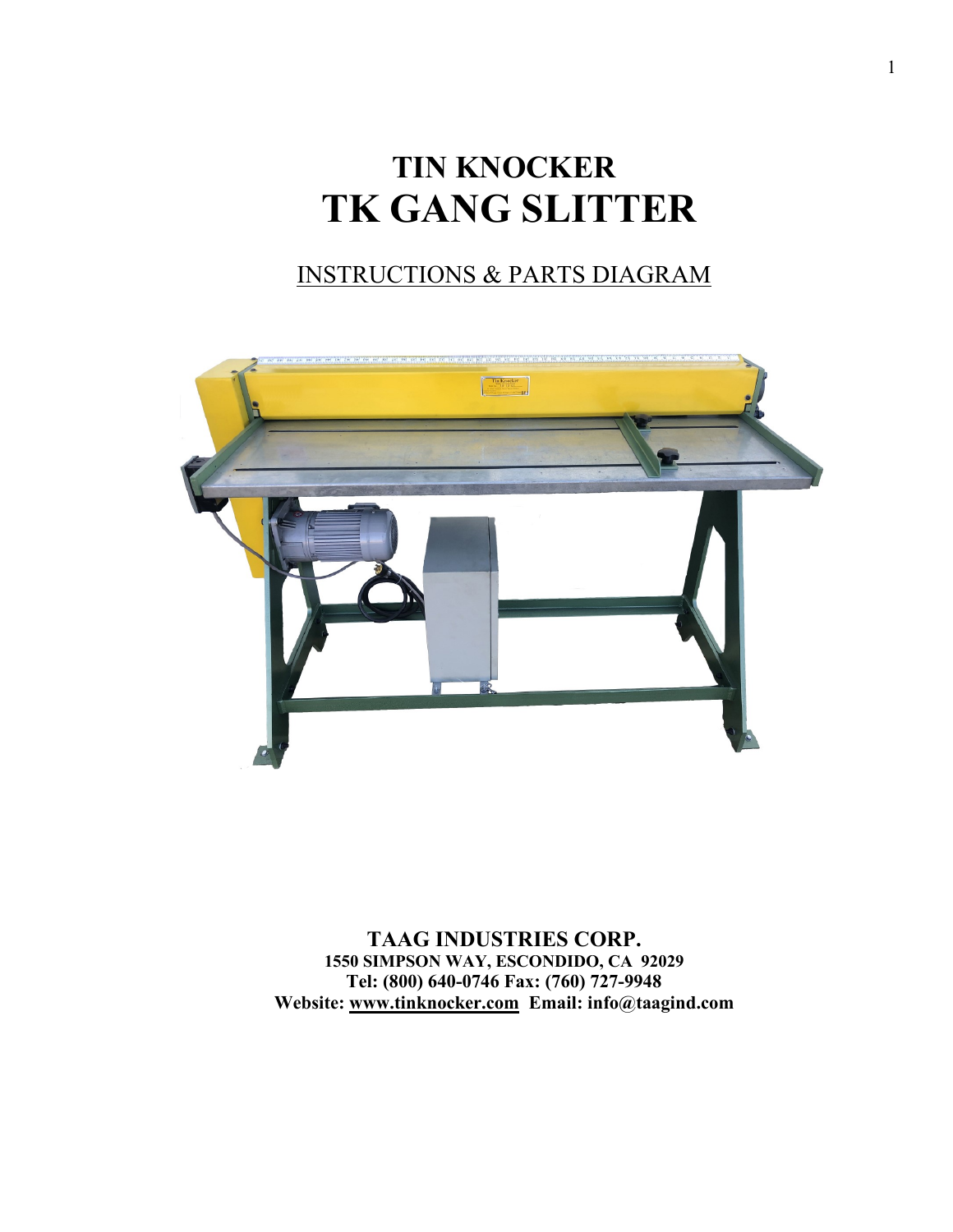### **SAFETY RULES TK GANG SLITTER**

#### 1. **WARNING:**

Electrical Danger---Misuse or improper installation of machinery connected to a source of electricity may result in accidental shock that could cause injury or death. Installation must conform to National Electric Code (Article 250-Grounding, etc.)

A trained and qualified electrician must make electrical connections. Electrical characteristics shown on motor plate and control panel must match the power source; and all electrically powered equipment must be grounded.

#### 2. **WARNING:**

Mechanical Danger- The cutting blades of the Slitter rotate at all times when power is supplied to the motor. Never place any part of the body including loose clothing near or onto the rotating rolls (KEEP HANDS AWAY). Failure to comply will lead to personal body injury. Do not exceed the work-piece material capacity – otherwise serious damage will occur to your Slitter.

- 3. Machine to be operated by authorized personnel who have been trained by their supervisor with the working and safety features of the machine, and by reading and understanding the Operator's Manual.
- 4. Do not operate Slitter without reading Operator's Manual and without proper supervisory instructions.
- 5. Perform all installation and set-up operations before applying power for electrical start-up.
- 6. Never operate machine with any guard removed; i.e., all required guarding to be installed and effective. Do not override the safety features of the equipment. Do not remove, paint over, alter, or deface any machine-mounted warning and instruction plates and signs.
- 7. Never leave machine running unattended. When not in use, turn off electrical power.
- 8. Never adjust machine with power on.
- 9. Avoid accidental start-up.
- 10. Do not use machine if servicing is required.
- 11. Use safety glasses and required protective tools.
- 12. Keep work areas clean and in proper order.
- 13. Be alert to all potential hazards. Notify your supervisor whenever you feel there is a hazard involving the equipment or the performance of your job.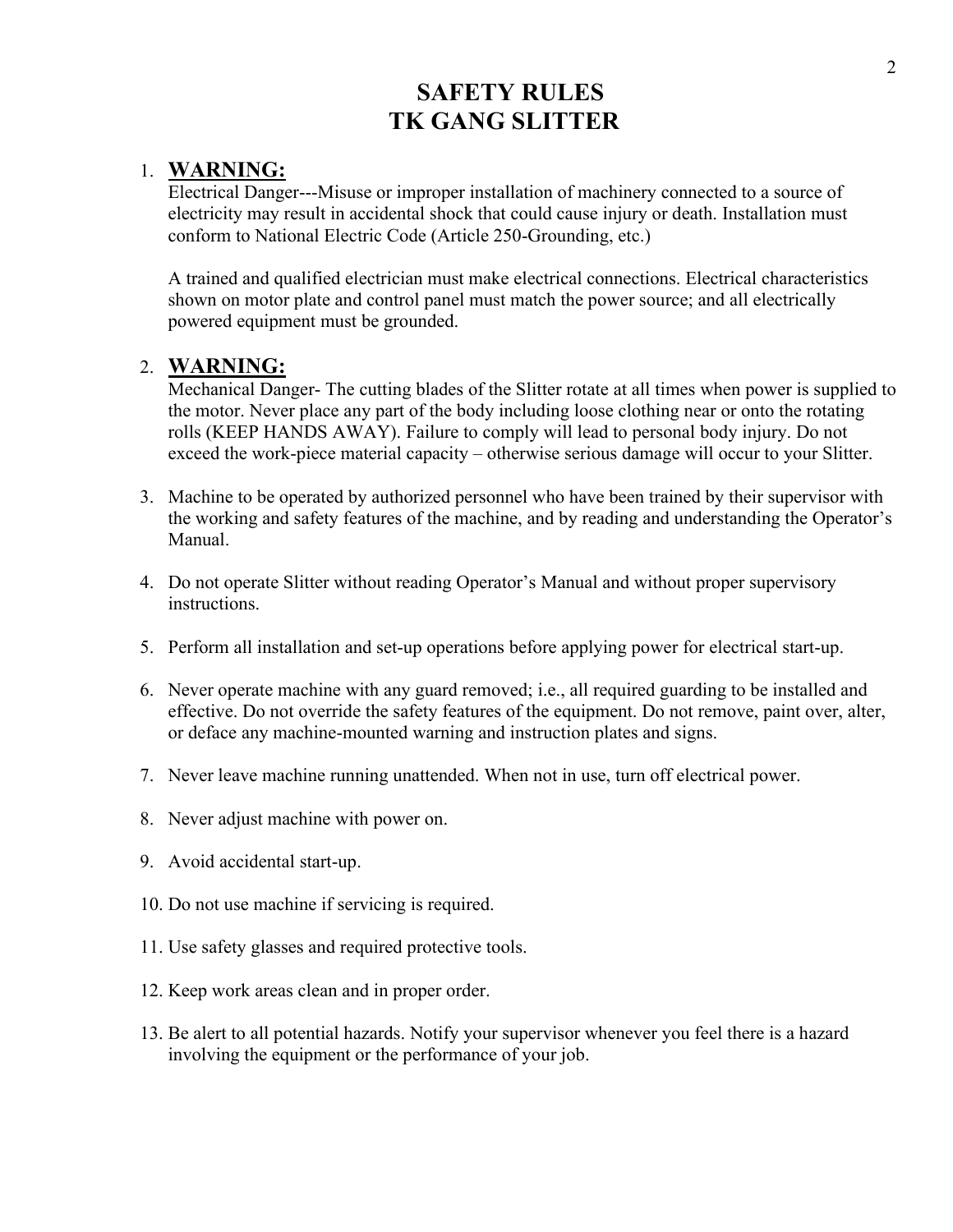## **The TK Gang Slitter**

#### STANDARD:

- Adjustable entry guide
- Scale on the exit guard for ease of setup
- Quieter gearbox and motor
- Cleaner look of the end housings, legs integrated into them for more stability on your shop floor
- Stripper Rings come standard on this slitter and is beneficial for light gauge pre-painted material

#### INTRODUCTION:

To simplify the machine set up and to maintain proper operating, the following recommended set up steps have been outlined. Please read these carefully.

Once positioned and ready to operate, remove the rust protective spray that was applied at the factory. You are now ready to hook power to the machine.

These machines are 110 Volts as a standard and will have a standard plug.

#### **MACHINE CAPACITY**:

Going over the machine capacity can cause the machine to not cut the material. This is caused by deflection of the arbors. Below is a chart of the rated machine capacities. **THICK**WESS

| <b>LEIUNIVESS</b> |       |     |                 |
|-------------------|-------|-----|-----------------|
| GA.               | IN.   | MM. | TK GANG SLITTER |
| 31                | .010  | .25 | 20              |
| 30                | .015" | .38 | 1つ              |
| 28                | .18"  | .45 |                 |
| 26                | .021" | .53 |                 |
| 24                | .027" | .68 |                 |
| 22                | .033" | .83 |                 |
| 20                | .039" | .99 |                 |
| 18                | .051" | 1.2 |                 |
| 16                | 0063" | 1.6 |                 |

#### **KNIFE SET UP:**

You will need to set the knives for the size cuts required. The knives are equipped with a setscrew and gib key arrangement that locks it to the shaft. To make an adjustment use the "T" Handled Allen Wrench to loosen these setscrews and slide the knives in the position required. This position is determined by measuring from the sheet gauge to the cutting edge of the knife. Once the placement of the knife has been determined, secure the setscrews by alternately snugging (NOT TIGHTENING) up each setscrew. Move the mating knife to this knife and set the proper clearance between the knives. Set the remaining knives up in the same manner. Once this is done, jog the machine at several revolutions, and then snug them up a second time to help prevent "twisting" the knife. You should do this a few times until all the tooling is tight. (Be careful NOT to over tighten as this will twist the knives and cause the blades to ride up over one another and destroy the edges requiring re-sharpening or replacement of the knives).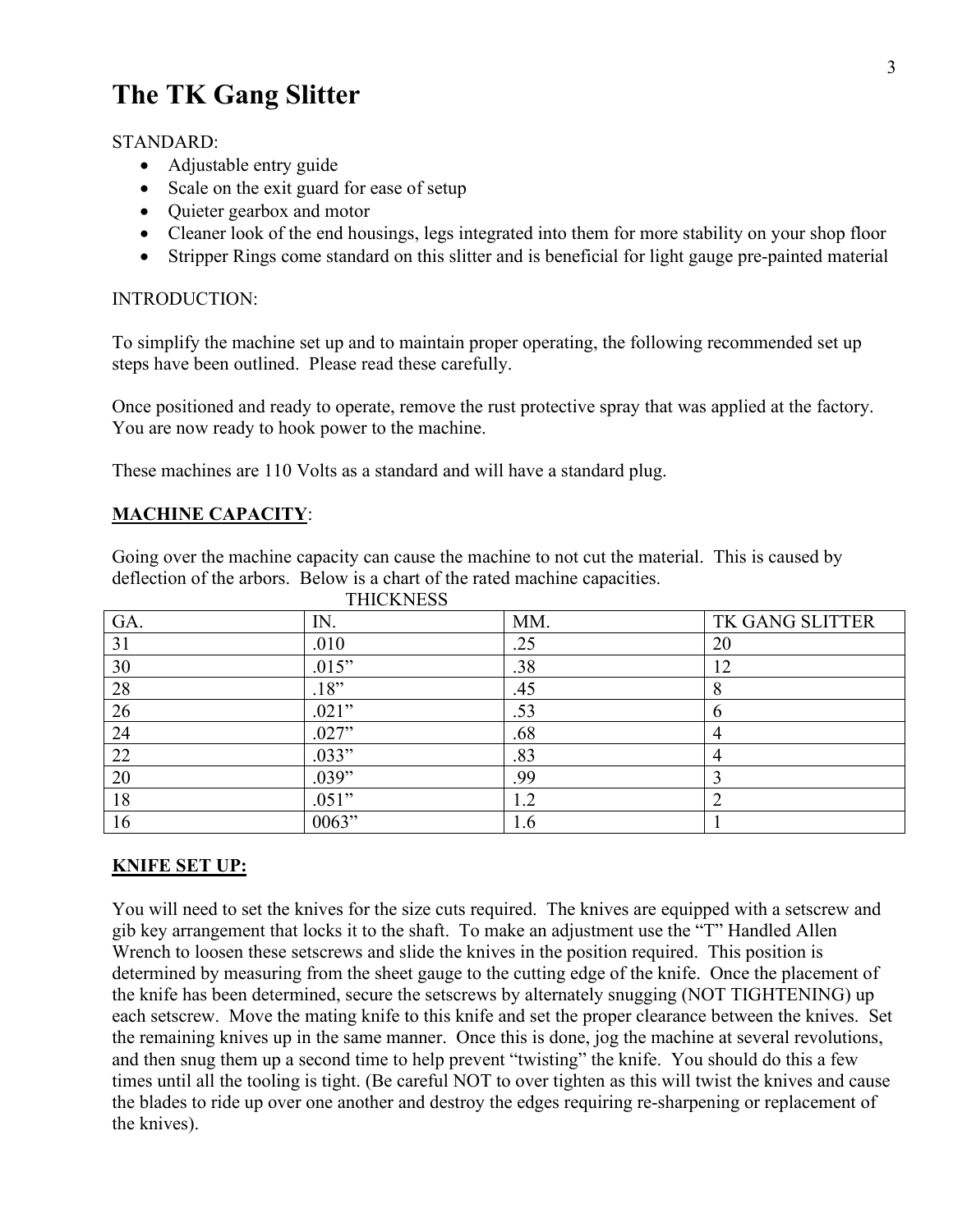**Use this chart to set the proper horizontal clearance:**

| <b>STOCK THICKNESS</b> | <b>CLEARANCE</b>      |
|------------------------|-----------------------|
| .006 AND UNDER         | NO CLEARANCE          |
| $.006" - .010"$        | .0005" TO .00075"     |
| $.010" - .018"$        | $.00075" - .001$      |
| $.020$ " AND OVER      | 8% OF STOCK THICKNESS |

To obtain satisfactory results with any slitting machine it is vital that the horizontal clearances be properly set. Final clearance adjustments are best determined by making test runs with the actual material to be slit. However, these setting have proven to be fairly accurate.

Allowance should be made for deflection of the arbors, which occurs due to the thickness and type of material being cut.

Note: Softer materials may need less side clearance and harder materials may need more side clearance.

|          |          | Parts for TK Gang Slitter |            |
|----------|----------|---------------------------|------------|
| Fine No. | Part No. | <b>Description</b>        | No. REQ"D. |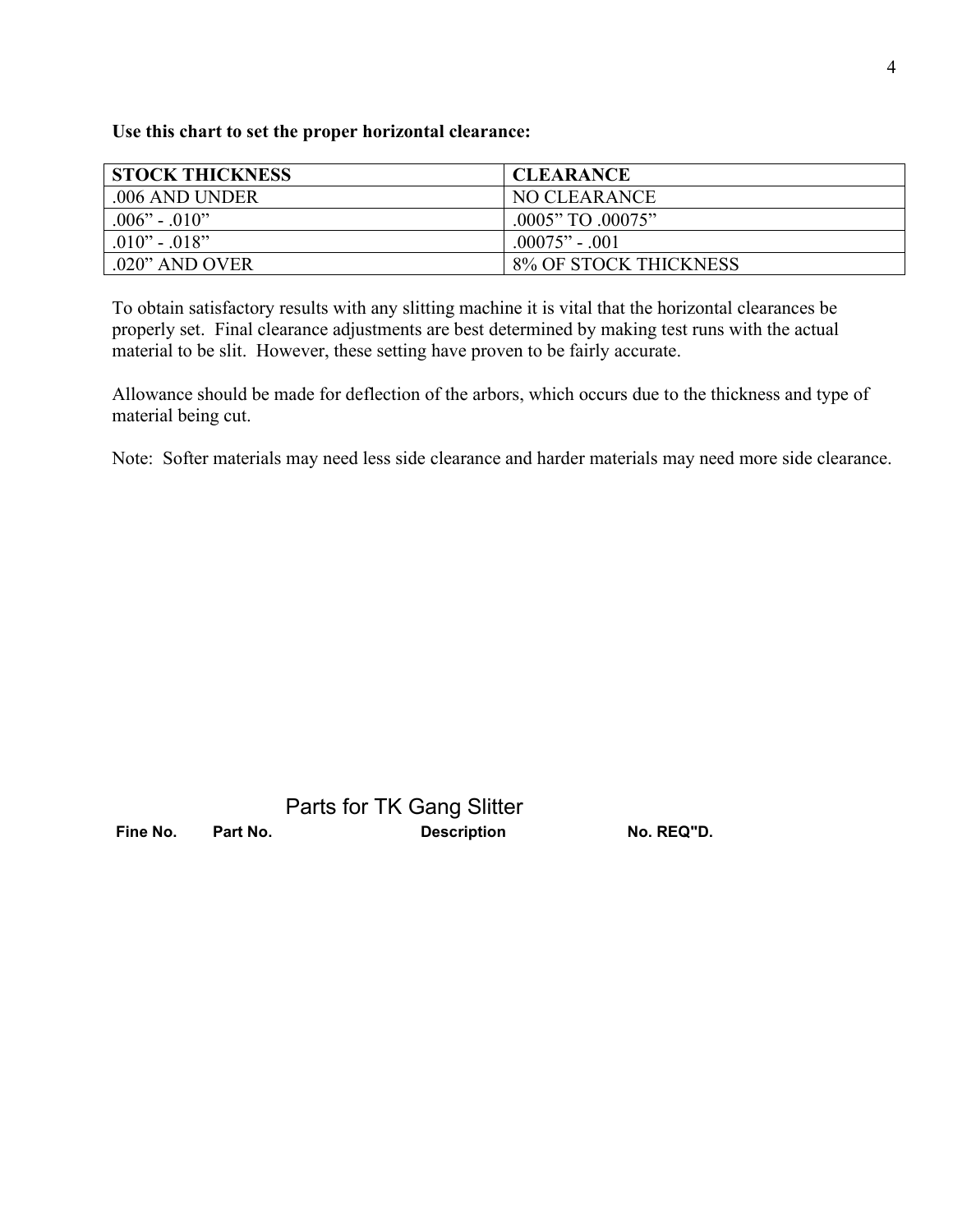### **WARRANTY**

All new machines are sold with a one-year limited warranty, on factory defective parts. The warranty is limited to the original user. TAAG Machinery Co. at its option, will repair, replace or refund the purchase price of any part, tool or machine that fails during the warranty period. TAAG Machinery Co. will pay normal shipping charges for replacement parts. After 90 days from date of purchase, all express or overnight delivery charges are the responsibility of the customer. Purchaser must deliver to TAAG Machinery Co., at the address below, any written claim, with proof of original purchase. Replacement parts will be invoiced to purchaser and credit issued when the failed part is delivered to TAAG Machinery Co. Removal, reinstallation or replacement parts shall be at purchasers' / user's expense. Failure due to improper use of the machine voids the warranty.

**NOTE: 1.** This machine has been tested and adjusted prior to shipment but can and often does require readjustment due to vibration and bouncing during transport. Following the procedures described within can easily do readjustment. These are procedures with which you, as a user, should be familiar, as you